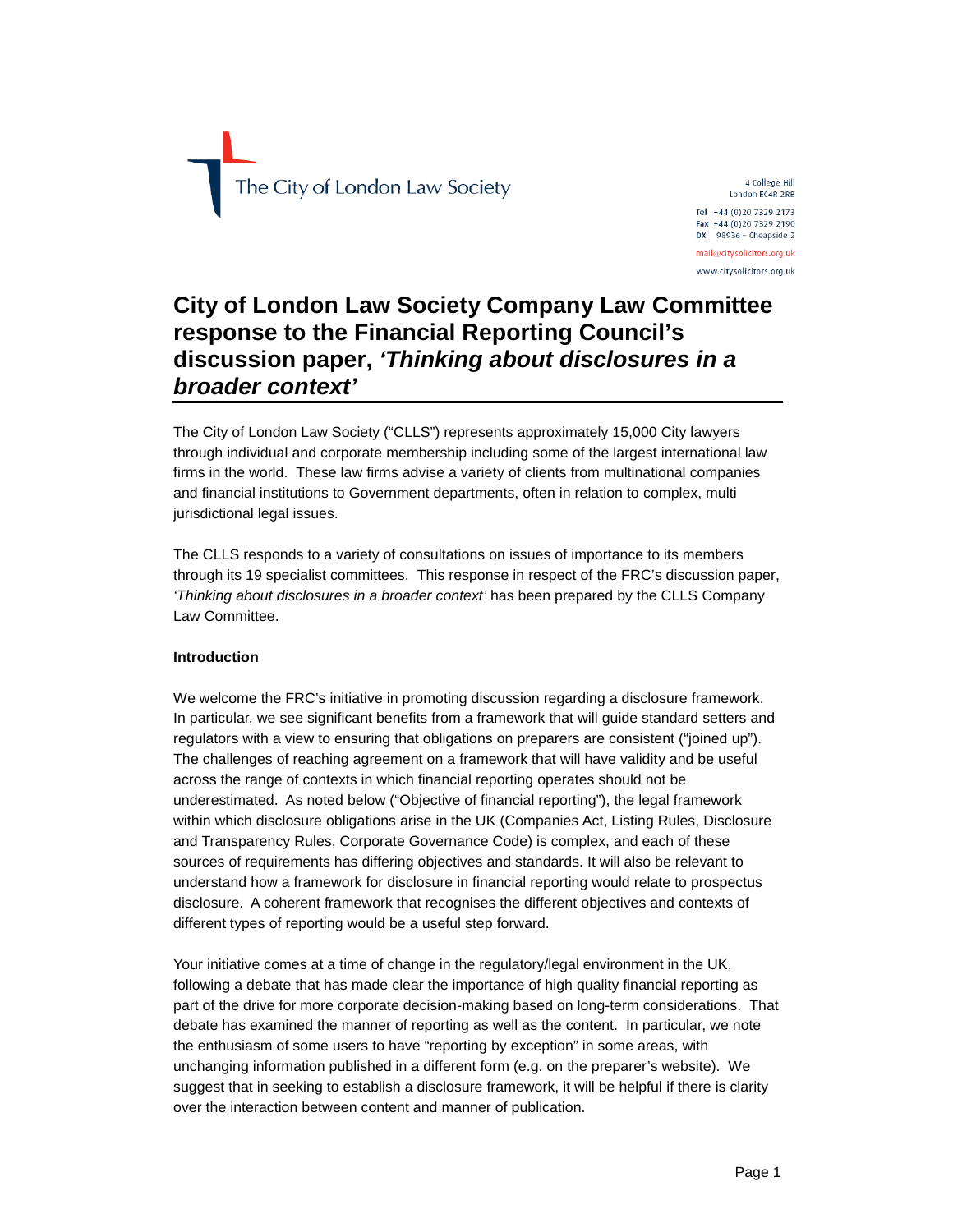We have found it easier to provide comments on the different themes that emerge in the Discussion Paper rather than to respond to the specific questions. Where we have not commented, we agree with the comments in the Discussion Paper.

## **What is financial reporting?**

We are not convinced that the distinction between corporate reporting and financial reporting is as clear as it is presented here. We would note that the obligations on preparers (if they are issuers of listed or other traded securities) to avoid selective disclosure of material information means that "corporate reporting" of financial information (e.g. in analysts' presentations) should only involve the communication of the information contained in the financial report and there should not be any material difference between the content of a company's corporate reporting and its financial reporting. In addition, financial reporting has a narrative element which can overlap with corporate reporting. As a result, the disclosure framework for financial reporting will have a direct bearing on "corporate reporting". We understand the concept of "corporate reporting" in the Discussion Paper to cover all communications by a company aimed at users; that is a broader meaning than we think is encompassed by the expression when used in the FRC's "mission statement" (as set out on the inside front cover of the Discussion Paper) and it might be helpful if a different term was used (perhaps "corporate financial communications").

# **Objective of financial reporting**

Page 14 of the Discussion Paper identifies the purpose of financial reporting as being *"providing investors with information that is useful for making their resource allocation decisions and assessing management's stewardship"*. Page 7 of the Discussion Paper notes that *"disclosures that do not meet the objective of financial reporting should be excluded from the financial report"*. We would note that for UK companies there is an important distinction between the annual report and accounts produced in accordance with the Companies Act and the annual report required by the Disclosure and Transparency Rules. While a single report generally performs both functions, the purpose of each is different. The Companies Act annual report is to existing shareholders for the purpose of assessing management's stewardship while the annual report and interim reports required under the Disclosure and Transparency Rules are required for investors making their resource allocation decisions. A preliminary statement may be produced but is not required. If it is produced, its contents are regulated by the Listing Rules (see our comments below on Appendix B. These distinctions are important in the UK for determining potential liabilities (for companies, management and auditors) and we think it is important to ensure that the distinctions are not lost in the disclosure framework.

Appendix A proposes a different statement of the objective of disclosure. We agree that a disclosure framework should include a clear statement of the objective but we do not agree with the statement suggested. Specifically, we find the exclusion of information that is "generally known" from the scope of the objective is unhelpful. Financial report disclosure (and in particular the management commentary) will often have to include information that is "generally known" in order to give a true and fair view (required by the Companies Act) and to be "fair, balanced and understandable" (adopting the current Corporate Governance Code standard). We also note the statement has no reference to strategy or to prospects. These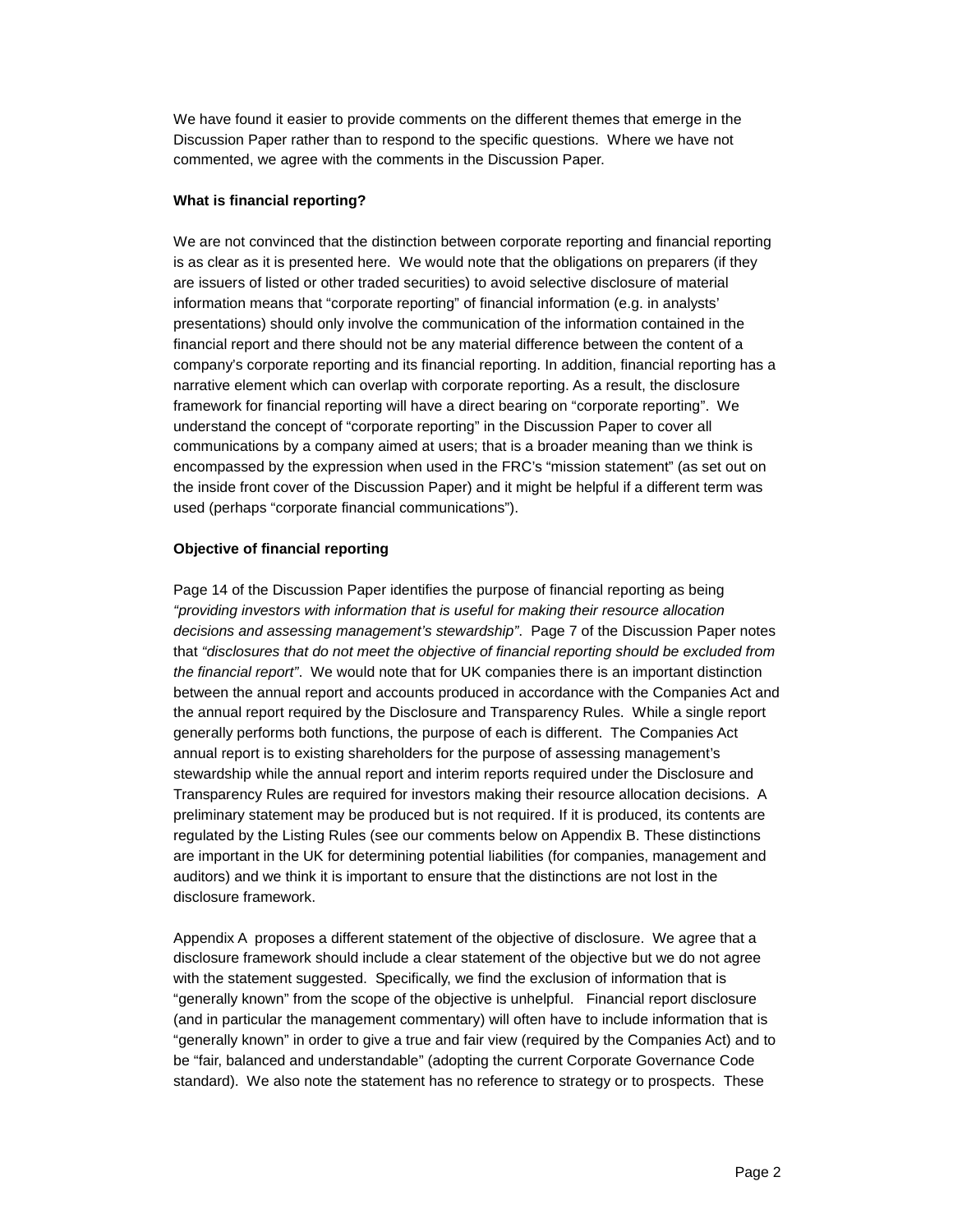are essential components of narrative reporting for UK companies and it would be surprising if the statement of the purpose of disclosure in the framework did not include them.

## **Content principles**

We endorse the first principle for the content of disclosure, which requires the disclosure of information that provides *"context for understanding the performance position and development of the entity"*. But we note that in relation to the management commentary the principle is expressed differently elsewhere (e.g. on pages 16 and 21) as being to provide *"context for understanding the financial statements"*. We prefer the former and think the latter too limited.

# **Corporate governance**

We disagree with the comment (on page 17) that corporate governance disclosures provide "information about the responsibilities of the board". We suggest that the scope of the corporate governance disclosure could be expressed as "information about the organisation of the board and its activities in discharging its responsibilities for governance".

The suggested content of the corporate governance report ( on page 17) seems right to us although we question whether "related party disclosures" fits within this section (see the discussion on this below).

# **Non-financial information**

We agree that there is a need for a debate about the types of non-financial information that users need to be included in the financial report. We think this debate is closely linked to the question of who is a "user" for this purpose.

# **Placement**

We offer three comments in relation to the discussion of "placement". The first is to observe that one of the reasons for placing disclosures in different parts of the report is to assist in defining the information that is to be covered by external assurance and the nature of that assurance (see for example the different assurance standard required by the Companies Act to be provided by auditors in relation to the financial statements and the narrative report). The second is to suggest that it is also important to allow flexibility to ensure that preparers can decide where information may most effectively be disclosed. The third is that issuers may wish or need to include information in more than one place to ensure that a particular section is complete and not misleading or to avoid cross-references to another section of the report. Some users will only look at particular sections of the report and may prefer them to be complete in themselves.

### *Management commentary*

We agree that there are different features of information contained in management commentary that distinguish the disclosures made there from other parts of the financial report. However, we do not see the distinction as being one of "management's view" in contrast with historical information but rather that the management commentary provides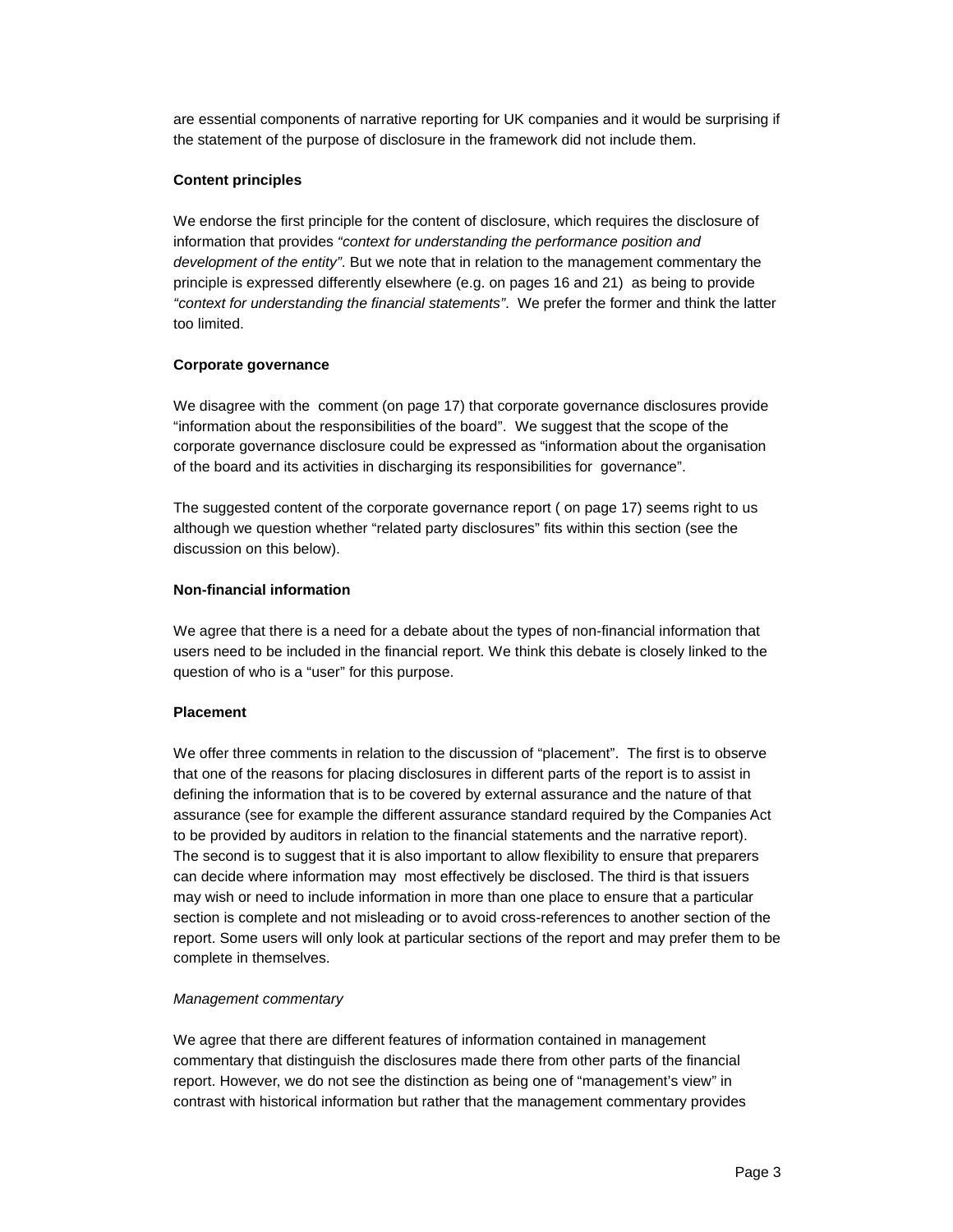"**explanations**" both of the historical information contained within the financial statements and of the future development of the issuer.

#### *Risks and uncertainties*

We notice that the discussion of risks and uncertainties on page 25 is focused on quantitative risk disclosures and not on the strategic or other risks with which narrative risk disclosure is concerned. It also ignores the "liability management" aspect of risk reporting as seen in USstyle risk factors (and where the relationship with the prospectus regimes is important). This is an area where we expect continuing debate in the coming months and it will be important to ensure that the discussion of risk and uncertainties in the disclosure framework is consistent with conclusions reached in that debate.

### *Related party disclosures*

While we agree that related party information is relevant to stewardship questions, it is also relevant to understanding the financial statements. This may be a case where separate disclosure of information covering similar ground is useful. The approach currently adopted of including quantitative disclosure in the notes and, if sufficiently material, an explanation within the management commentary may be the most useful to users. In addition, in some cases, the related party issues will be such that disclosure within the corporate governance report would also be appropriate.

### **Proportionality**

We agree broadly with the approach to proportionality. In particular, the two drivers identified of relevance and cost/benefit seem to us to be correct. We would simply note, in relation to the table setting out different approaches, that there is a significant difference between narrative disclosure and financial statements. In financial statements, proportionality may be assessed simply on the basis of quantum, whereas in relation to disclosure relevance requires a broader assessment.

### **Materiality**

We agree that there needs to be a debate regarding materiality. In particular, we would again observe that in narrative reporting (the management commentary) materiality is not simply a question of quantum. If that proposition is accepted, the discussion of the three different levels of materiality needs to be re-examined.

We agree that the ranking of different terms describing materiality reflects generally accepted usage, although we would note that the difference between "immaterial" and "insignificant" is in practice very hard to identify and wonder whether it is a useful distinction. We also note the importance of using words consistently in different requirements and would suggest that principle be included in the disclosure framework.

We are sceptical of the value of a "10-minute test" for materiality. In a complex world it does not serve users well to suggest that it is possible to provide meaningful information (e.g. for resource allocation decisions) in a 10 minute read. We would be very cautious of any suggestion that any part of the financial report must meet that standard.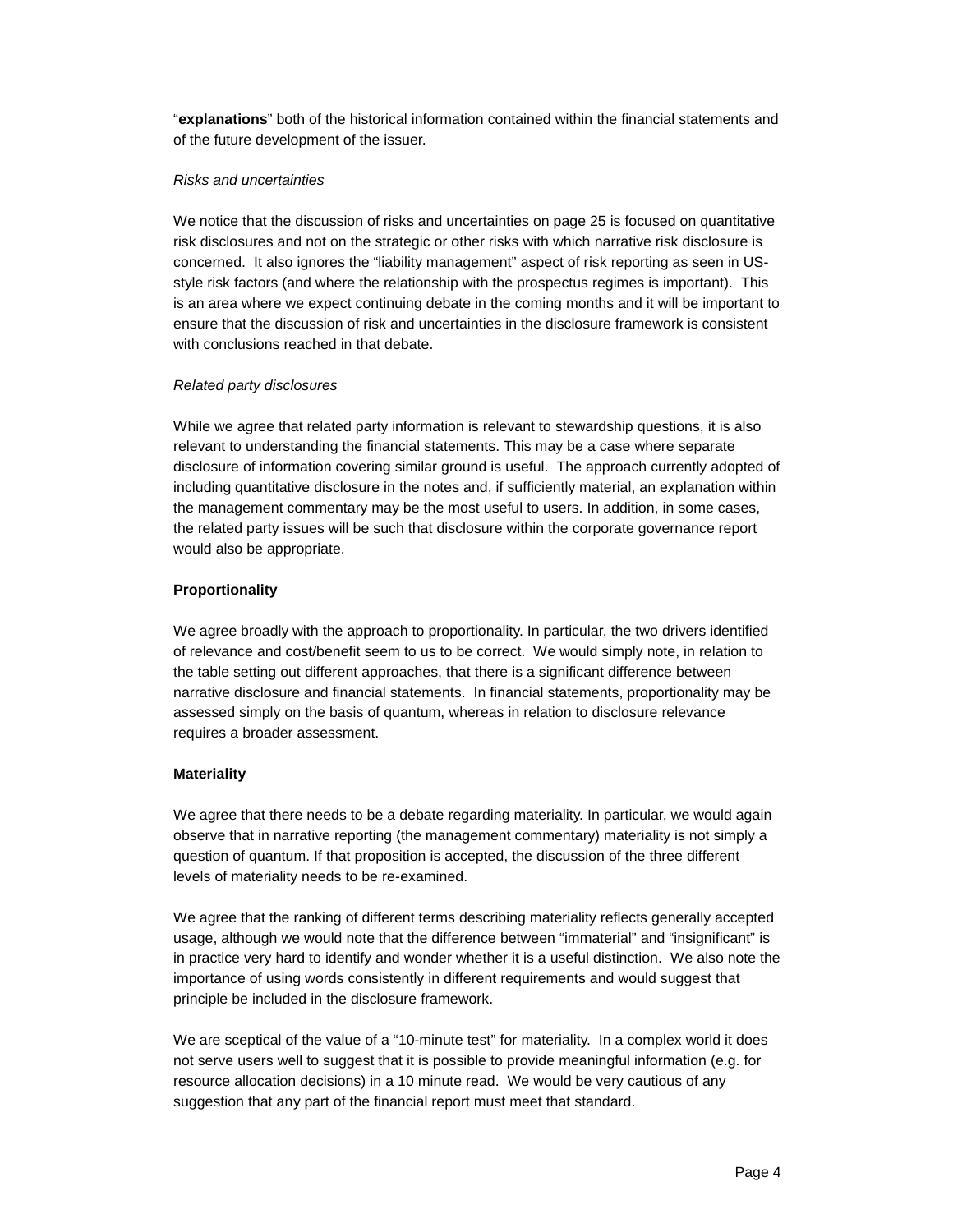The framework for disclosure obligations for listed companies incorporated under the Companies Act does not generally adopt an express standard of materiality in the same way:

- The Companies Act requirement for the business review (s 417) requires that it be "fair" and contain "a description of the principal risks and uncertainties facing the company"; it refers to a "balanced and comprehensive analysis…consistent with the size and complexity of the business" and requires explanations "to the extent necessary for an understanding"; materiality is defined in part by the purpose: "to help [members] assess how the directors have performed their duty under section 172.
- The Listing Rules and Disclosure and Transparency Rules require for all formal announcements, including preliminary announcements, that all reasonable care must be taken "to ensure that any information ….. is not misleading, false or deceptive and does not omit anything likely to affect the import of the information".
- The Disclosure and Transparency Rules requirements for annual reports adopt a similar approach to the Companies Act requirements (but without the same express purpose) but do require the disclosure of "important events" since the end of the financial year reported on.
- The requirements that apply for the prospectus regime are different again.

It will be important that a framework definition of materiality is consistent with these different requirements or that the framework leads to adoption of a general materiality standard. In the latter case there will be many different constituencies to satisfy.

#### **Communication**

We note the principle requiring disclosures to explain the substance of transactions contemplates going beyond what is required by IFRS. We think that IFRS often requires substance to be reported and not form and there is the potential for confusion if a disclosure principle in the framework suggested an obligation to go beyond the accounting treatment required by IFRS. If IFRS is considered inadequate it is IFRS that should be amended.

We note the comment (on page 43) that suggests it would be possible to require disclosures to be organised to emphasise that information can be based on which is the "most important". We are cautious about this as a mandatory standard. We see that it would give rise to many potentially difficult judgements. To take the example given of share-based payments, it is not at all clear how to judge which scheme is "the most important". Is importance in that context to be judged by reference to the amount that the CEO may earn, or the total impact of a share scheme on the share capital of the company or on some other basis?

### **Appendix B**

We are not convinced that the review of preliminary announcements discussed in Appendix B provides an understanding of the needs of users. Generally, in our experience, preliminary announcements contain disclosures that will be published in the annual report, in the sections that comprise the "Business Review" and to that extent they reflect the requirements of the Companies Act, the Disclosure and Transparency Rules and the Corporate Governance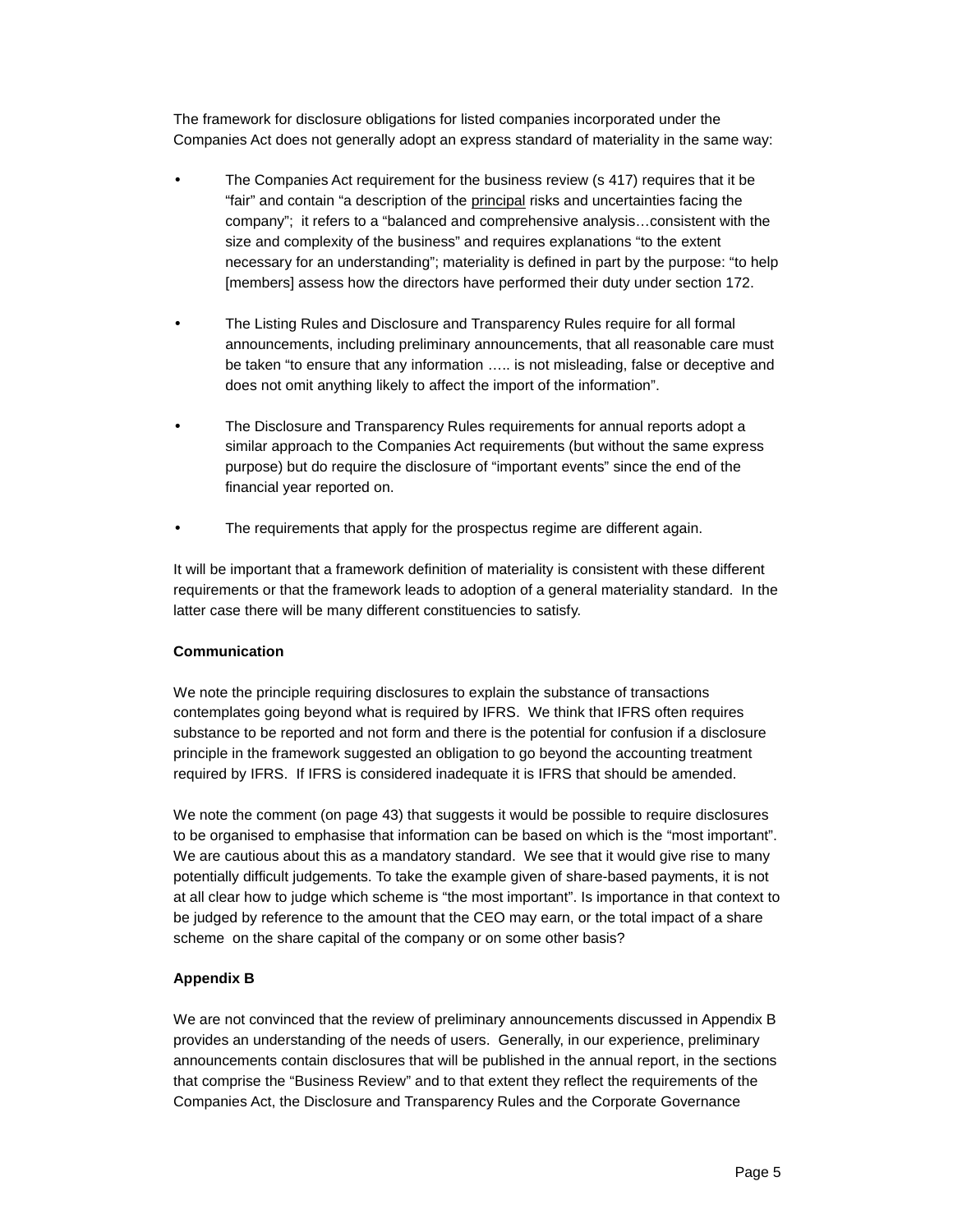Code. There are two principal reasons for this approach: (i) the requirement that the preliminary announcement not be misleading, false or deceptive or omit anything likely to affect its import has the effect that any material information that will be in the annual report should be in the preliminary announcement and (ii) the annual report required by the Disclosure and Transparency Rules does not have to be published through a RIS if the management report has already been so published. Preliminary announcements do not, therefore, necessarily reflect user needs any more than does the annual report.

We also disagree with the proposition that the Listing Rules requirements are procedural. The preliminary announcement must comply with the content requirements applicable to interim reports. It must also "include any significant additional information necessary for the purpose of assessing the results being announced". There is also a general Listing Rule requirement that information must not be misleading, false, deceptive or omit anything likely to affect its import.

We suggest that a review of presentations delivered by management at the time the preliminary results are released would provide a more useful guide to user needs.

# **Appendix C**

We do not agree with the categorisation in Appendix C of the two types of corporate governance disclosures. The first category suggests that disclosures are currently included to demonstrate compliance. We think that most disclosures are those expressly required by the Corporate Governance Code and other applicable rules (see Schedule B to the Code), including the Listing Rule requirement to include a description of how the company has applied the main principles of the Code. Within these required disclosures, some are amenable to the application of "materiality" and others are not. Accordingly, we do not find the distinction drawn between the two categories to be helpful.

We accept that the effect of the disclosure requirements is that annual reports on governance matters generally change little, as board practices and arrangements change little year by year. There may be a case therefore to limit the annual reporting to changes, with the detail included elsewhere. However, we think the disclosure framework must encompass the entirety of the disclosure.

### **Action points**

We note the suggestion that IASB should develop the disclosure framework including providing guidance on materiality in all aspects of non-financial statements and financial reporting and provide overarching principles for disclosure. As it appears this goes further than disclosure in financial statements it will be important to understand how this framework, guidance and principles will fit with the legal and regulatory framework within which these broader disclosure obligations sit.

## **Questions**

We have covered our views on Questions 1 to 6 above. Our response to Question 7 is to suggest that disclosures in financial reports would be improved if there was more helpful guidance on forward looking disclosures (including but not limited to profit forecasts) and this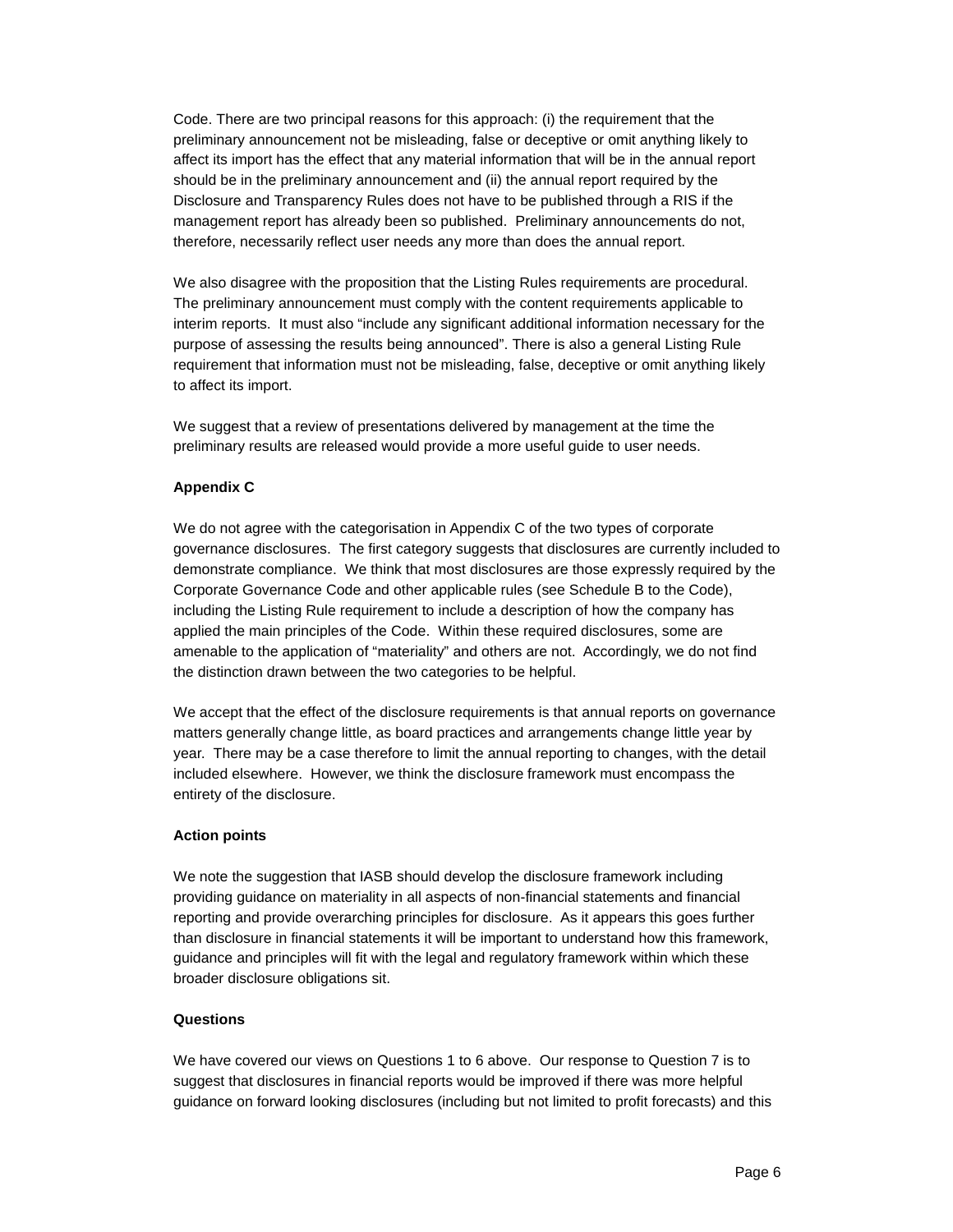might usefully form part of a disclosure framework. We think better forward looking disclosures would make an important contribution to the "long termism" agenda and to achieve that requires a review of the regulatory environment (in particular ensuring there is an appropriate liability regime (which ensures that preparers making such statements in good faith are not subject to liability based on hindsight judgements) and guidance that helps preparers produce useful disclosures and users to understand the limitations of those disclosures.

If you have any questions on this submission please contact William Underhill (william.underhill@slaughterandmay.com; 0207 090 3060).

### **February 2013**

#### © CITY OF LONDON LAW SOCIETY 2013 All rights reserved. This paper has been prepared as part of a consultation process. Its contents should not be taken as legal advice in relation to a particular situation or transaction.